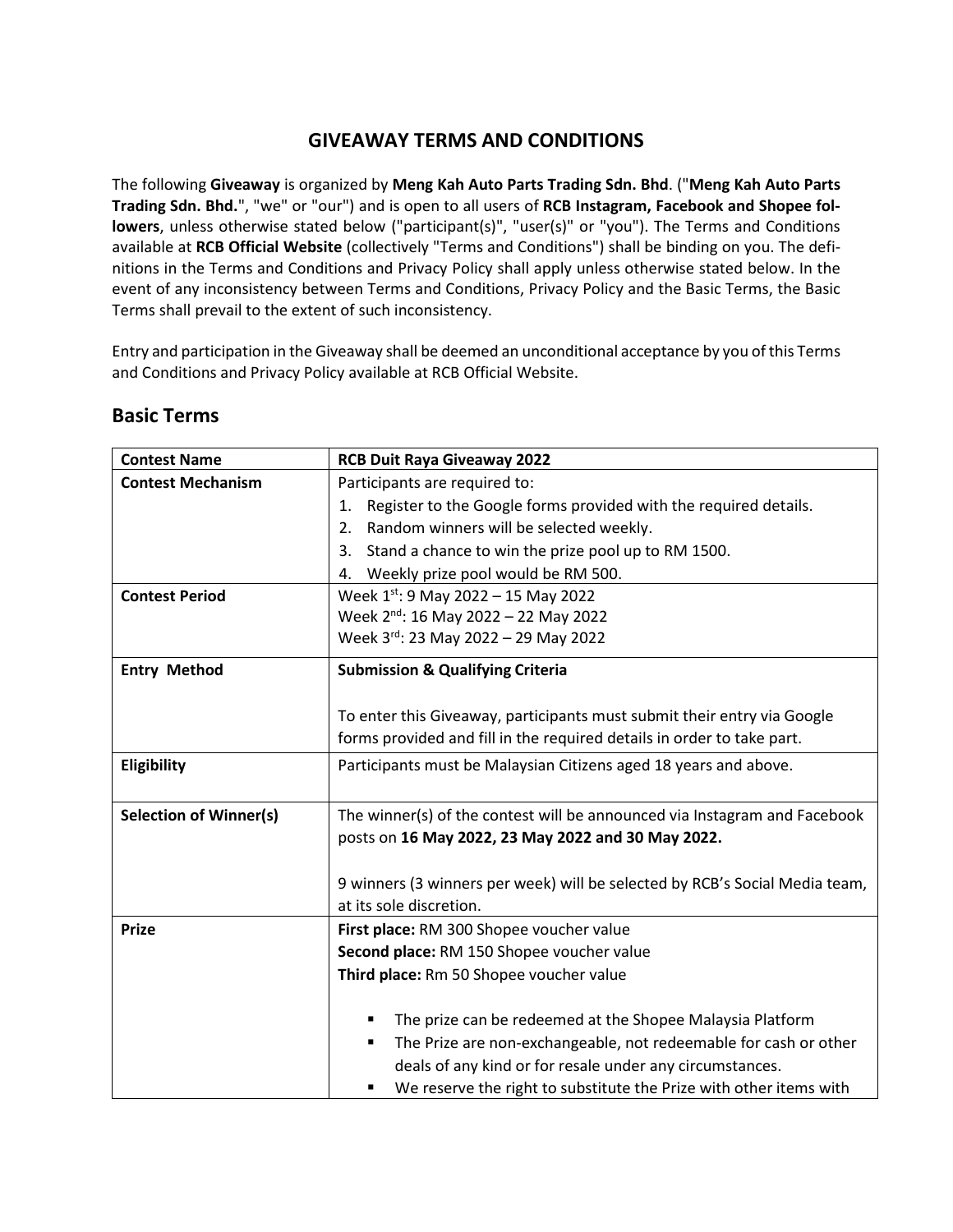|                                 | equal value without prior notice.                                                |
|---------------------------------|----------------------------------------------------------------------------------|
|                                 | Images of Prize shown in any Giveaway materials, advertisements or               |
|                                 | other materials relating to this Contest are solely for illustration pur-        |
|                                 | poses only and may not depict the actual Prize.                                  |
| Notification of Winner(s) /     | An Instagram and Facebook post will be uploaded in order to announce the         |
| <b>Prize collection process</b> | weekly winners by the date stated above.                                         |
|                                 |                                                                                  |
|                                 | Winners will be provided with a unique Shopee Voucher Code for each win-         |
|                                 | ner to claim.                                                                    |
|                                 |                                                                                  |
|                                 | We will not be responsible if the selected winners cannot be contacted for       |
|                                 | any reason. If we failed to contact the winners within one (1) month ("Collec-   |
|                                 | tion Period") prizes shall be forfeited or disposed of at the discretion of Meng |
|                                 | Kah Auto Parts Trading or nominate a substitute winner within the Collection     |
|                                 | Period, at our sole discretion.                                                  |
| <b>Additional Terms</b>         | Winners are required to provide their personal details for verifica-<br>п        |
|                                 | tion, contact purposes and delivery of the Prize. Details include full           |
|                                 | name, Shopee username, contact number, home address and email                    |
|                                 | address. By submitting the details, winners agree to provide such                |
|                                 | personal data to Meng Kah Auto Parts Trading for the above pur-                  |
|                                 | poses. Further details on personal data, kindly refer to Contest Terms           |
|                                 | and Conditions.                                                                  |
|                                 | Participant are allowed to submit their entry multiple times, but only           |
|                                 | one (1) entry may win per week.                                                  |
|                                 | We reserve the right to, at any time, change, amend, delete or add to the        |
|                                 | Terms and Conditions and other rules and regulations including the mecha-        |
|                                 | nism of the Giveaway at our absolute discretion without prior notice.            |

# **Privacy Policy**

This Privacy Policy describes our policies and procedures on the collection, use and disclosure of Your information when You use the Service and tells You about Your privacy rights and how the law protects You.

## **Your Data**

This Privacy Policy applies to personal information about individuals, be it site visitors, customers, event participants, service providers and/or business partners, held by Meng Kah Auto Parts Trading (hereinafter referred to as "Meng Kah Auto Parts Trading" or "we" or "us"), a company incorporated in Malaysia and having its place of business at No. 40, Jalan TPP5, Taman Perindustrian Putra, 47130 Puchong, Selangor.

We comply with the Personal Data Protection Act 2010 ("PDPA 2010"), which regulates how we collect, use, disclose, store, correct and protect your personal information.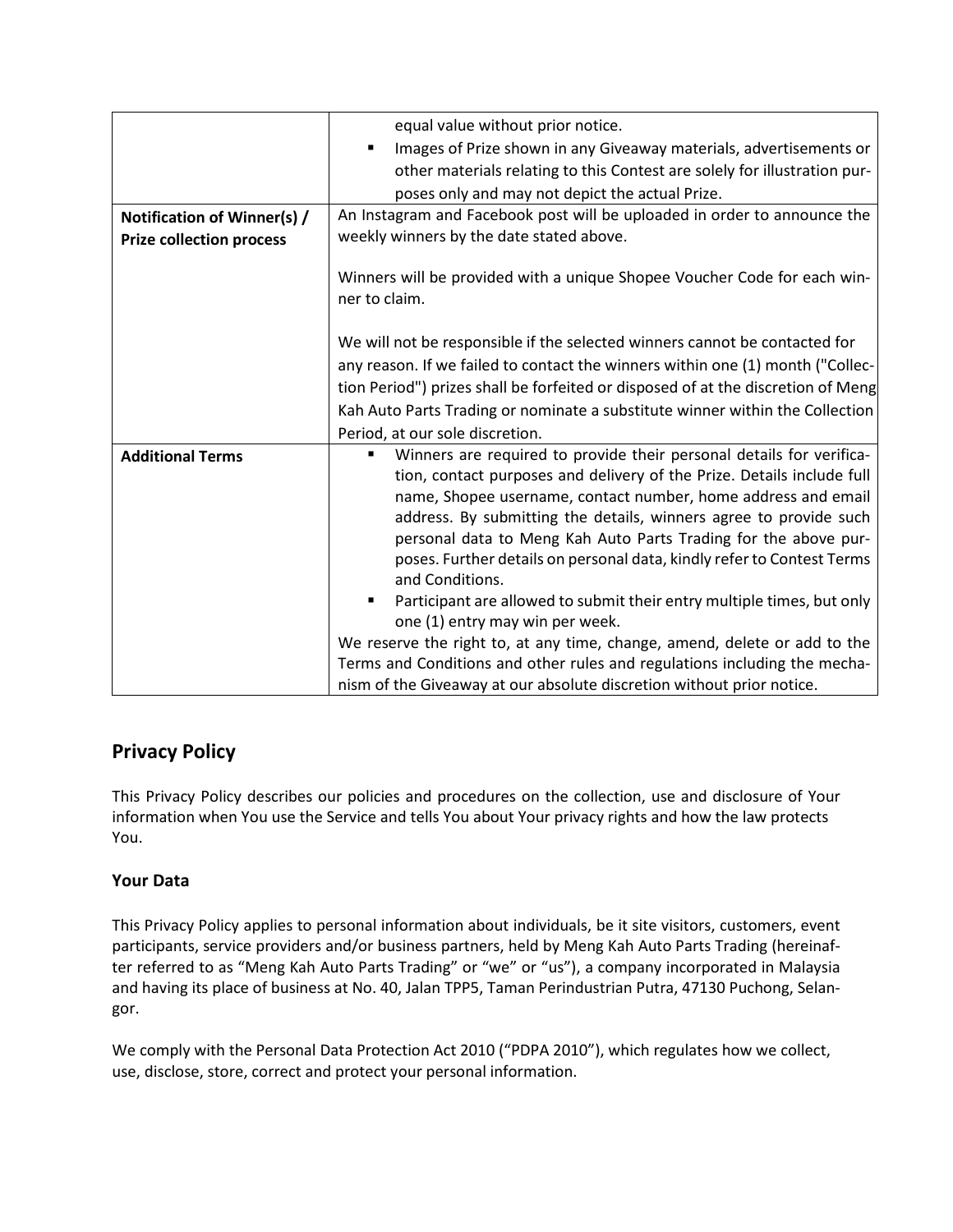By providing your personal information to us and/or visiting or using any of the pages available on Meng Kah Auto Parts Trading's websites at [https://racingboy.com.my](https://racingboy.com.my/) on which this Privacy Policy or a link to this Privacy Policy appears, you are deemed to have read the following policy and expressly consent to our collection, storage, use and disclosure of your personal data in accordance with the terms of this Privacy Policy.

## **Personal Data**

Personal data shall have the same meaning accorded under the Personal Data Protection Act 2010 of Malaysia. Personal data is any personal information from which an individual would be identifiable, and it includes information such as name, date of birth, email address, telephone number, NRIC or passport number, address, credit card information et cetera (hereinafter referred to as "Personal Data").

## **Collection of Personal Data**

- 1. In accordance with the principles of the PDPA, we will notify you of the purposes and obtain your consent for the collection of your Personal Data, unless an exception under the law permits us to collect and process your Personal Data without your consent.
- 2. Usage Data is collected automatically when using the Service. Usage Data may include information such as Your Device's Internet Protocol address (e.g. IP address), browser type, browser version, the pages of our Service that You visit, the time and date of Your visit, the time spent on those pages, unique device identifiers and other diagnostic data. When You access the Service by or through a mobile device, we may collect certain information automatically, including, but not limited to, the type of mobile device You use, Your mobile device unique ID, the IP address of Your mobile device, Your mobile operating system, the type of mobile Internet browser You use, unique device identifiers and other diagnostic data. We may also collect information that Your browser sends whenever You visit our Service or when You access the Service by or through a mobile device.
- 3. You can browse our Platform without sharing your personal data with us and remain anonymous. However, where it is indicated that it is mandatory for you to provide your Personal Data to us, failure to provide such information may result in you not being able to access and use certain features of the Site.
- 4. You acknowledge that you provide your Personal Data to us voluntarily. If you provide Personal Data of your dependant(s) to us, you warrant that you are legally authorised to do so.

## **Use and Processing Personal Data**

- 1. Personal Data collected may be used for various purposes (collectively, the "**Purposes**"), including but not limited to:
	- a) communicating with you and sending you information which we think may be of interest to you;
	- b) enabling you to use the Platform;
	- c) managing your orders and payment online, the subsequent home delivery or self-collection of products as well as exchanges or returns of products, if applicable;
	- d) enabling you to register yourself or your dependent(s) for activities or events organized by us;
	- e) management of marketing communication in relation to our products, services,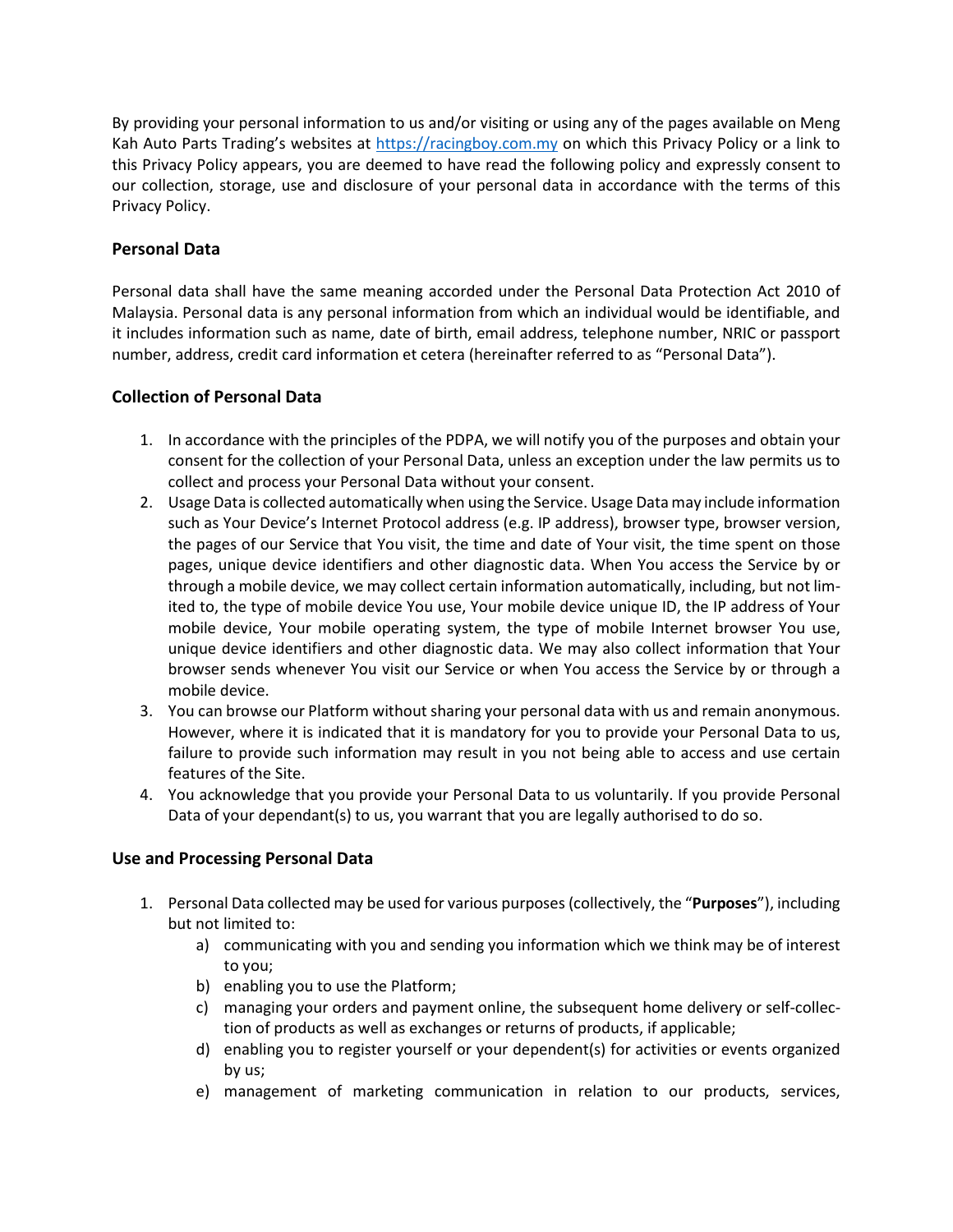promotion, stores or Platform;

- f) management of customer reviews on products;
- g) facilitating your participation in our organization of sports event, customer contests, competitions, surveys, interviews or product tests;
- h) conduct market research or surveys, marketing analysis, customer profiling activities, analysis of customer choices, statistical and trend analysis in relation to our products and/or services;
- i) management of after sales services, such as enabling us to contact you in the event of any defective components, or to offer workshop services or to contact you in the event of product recalls;
- j) contacting you about functionality changes to our Platform;
- k) enable us to comply with obligations under laws or regulations or to assist in investigations by the authorities;
- l) prevent fraudulent or illegal activities, and enforce our Terms and Conditions of Use;
- m) develop, maintain and improve our services.
- 2. By providing your Personal Data to us, you consent to us processing your Personal Data in accordance with this Privacy Policy, and you confirm that all Personal Data provided by you is accurate and complete, and that none of it is misleading or out of date. You will promptly update us in the event of any change to your Personal Data.

#### **Protection And Security of Personal Data**

- 1. We take all the necessary precautions to ensure the confidentiality of your personal data. We have the necessary technical and organizational measures in place to safeguard the personal data that you provide and to prevent its disclosure to unauthorized third parties. Such measures include the use of encryption where personal data is entered on our Platform as well as limited access to your personal data.
- 2. Transfer of Data outside of Malaysia. As we may outsource some of our data processing, your personal data may be transferred to, accessed in and stored at a destination outside Malaysia. Where such a transfer occurs, we ask that the third parties provide sufficient guarantees to implement appropriate and adequate technical and organizational measures to such a degree that will ensure the security and protection of your personal data. By using the Platform, you hereby expressly consent to the transfer of your personal data outside of Malaysia.
- 3. In the unlikely event that we believe that the security of your personal data has been compromised, we may seek to notify you of that development. If we have your email address, we may notify you by email. By using the Platform, you consent to our use of email as a means of such notification.

## **Exceptions**

- 1. As a general rule, Meng Kah Auto Parts Trading processes your Personal Data and ensures the security and confidentiality of your Personal Data. We will take the necessary and appropriate measures to obtain your consent prior to the use or disclosure of your Personal Data.
- 2. The exceptions are where Meng Kah Auto Parts Trading engages service providers to perform specific services on our behalf and for purposes mentioned in clause 4.1 above, including but not limited to the following:
	- a) delivery of products ordered through our Platform;
	- b) hosting your Personal Data in data centers through storage facility providers;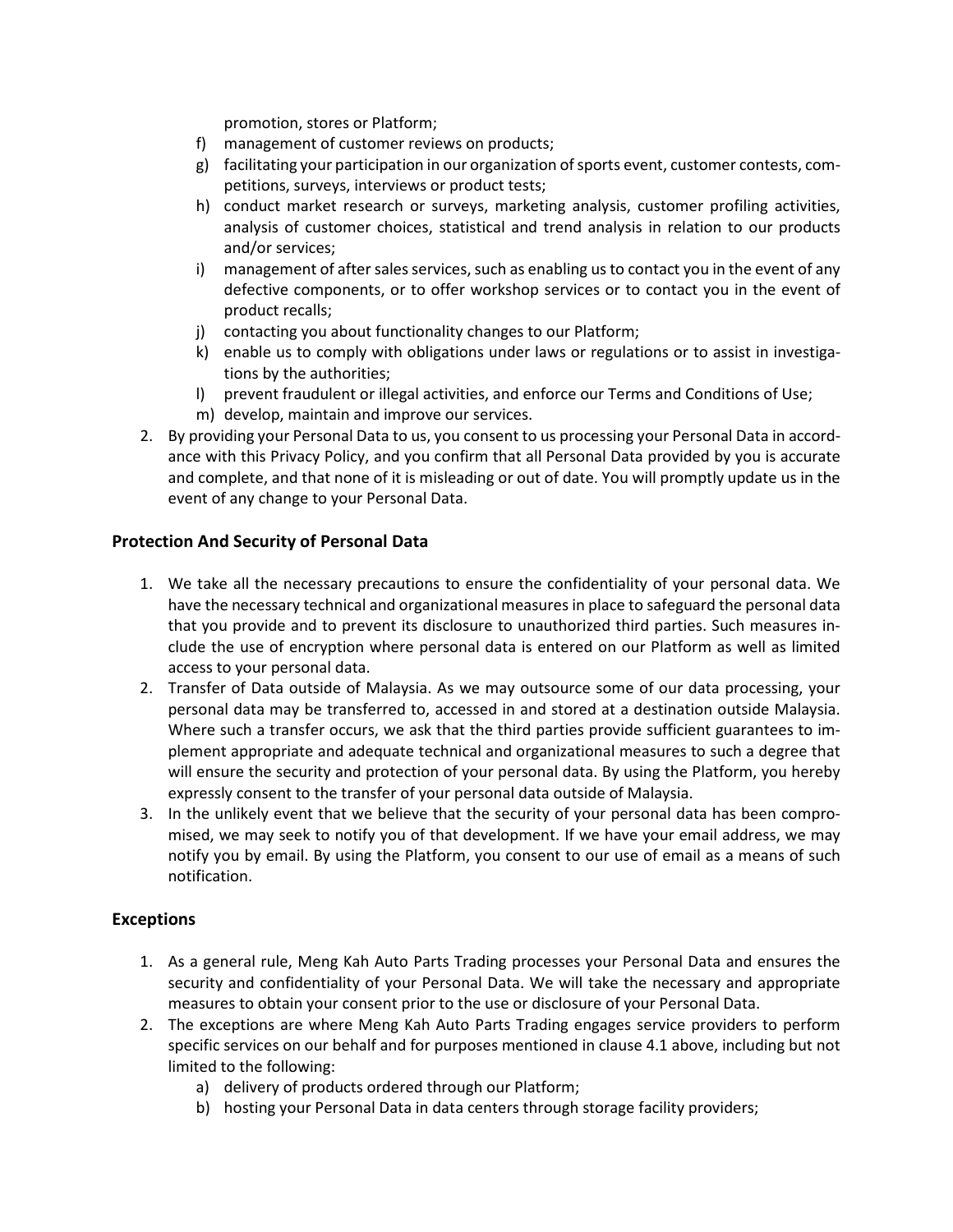- c) statistical and analytical studies;
- d) monitoring the quality of our service or Platform;
- e) improving advertising campaigns or promotions, marketing and business efficiencies and prospective sales.

In such situations, the service providers are authorized to use your Personal Data only to perform the specific services entrusted by Meng Kah Auto Parts Trading. As part of our agreement with them, they are required to take all reasonable measures to ensure and maintain a high level of security of your Personal Data.

3. Your Personal Data may also be shared or disclosed to third parties such as our professional advisers, regulatory and government authorities, on a need-to-know basis, where we are under a duty to do so.

## **Communication and Marketing**

When it comes to marketing, respect for your peace and tranquility and the relevance of our messages are two rules on which we never compromise. If you have provided your email address to us while using the Platform, you may receive communication emails from us. You may unsubscribe from such communication emails by clicking on the "unsubscribe" link in any email communications which we might send you.

#### **Cookies**

- 1. The Platform integrates the use of cookies. Cookies are files that are saved on your computer or smartphone. Cookies enable us to collect and store information concerning your browsing activity on our Platform. These cookies have several purposes, including but not limited to:
	- a) enabling you to use the main functions of the Platform, such as managing your shopping cart or remaining logged in while you browse the Platform;
	- b) enabling you to visit the Platform in a personalized way based on your previous visits and purchases;
	- c) enabling you to receive offers from us on external partner websites.

Cookies do not contain your personal data.

- 2. Management of cookies. Most browsers, smartphones and other web-enabled devices are typically set up to accept cookies. There are different options available to manage the cookies. You can change your browser settings to prevent cookies from being accepted or, depending on which browser you are using, you might be able to receive an alert when a website is trying to place one on your browser. With most browsers you can allow first party cookies to be set but refuse third party cookies. You can delete cookies stored in your browser by using a function in your browser. Whilst this does not mean you won't collect cookies in the future, it gives you freedom to delete your cookies after you have been online. This function is known as "clearing cookies". Clearing your cookies on one browser of one device does not automatically clear them on another. You need to clear all browsers on all channels independently. Please note that by blocking or deleting cookies used on the Platform, you may not be able to take full advantage of the Platform.
- 3. To make full use of the Platform, cookies need to be enabled on your browser as certain features will not work if you reject cookies. Your experience online will be severely restricted should you disable cookies as you will not be able to set up an account, log in to an existing one and purchase online.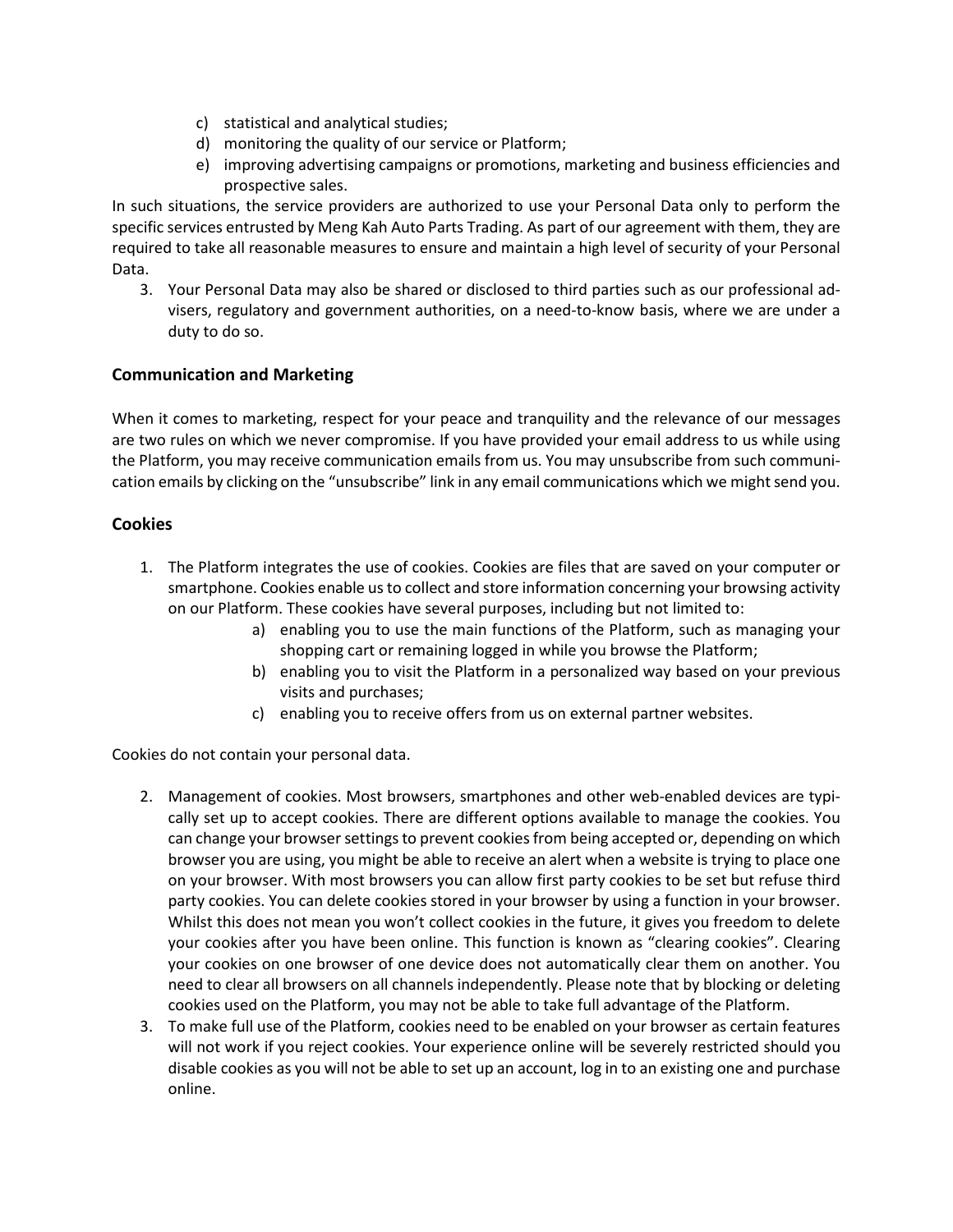4. By using the Platform, you consent to the use of cookies and the collection of information by us through these cookies.

## **Your Rights**

- 1. We are committed to safeguarding your Personal Data and ensuring that it is stored securely. You have rights over your data, which you may exercise subject to our right to rely on any statutory exemptions and/or exceptions to collect, use and disclose your Personal Data.
- 2. Your rights include:

#### **Right of access**

The right of access allows you to request access to personal data that we hold about you. **Right of rectification**

The right of rectification allows you to update your data.

#### **Right to object**

The right to object allows you to limit or to stop the processing of your data. It also allows you to opt-out of marketing communication.

#### **Right of erasure**

Meng Kah Auto Parts Trading does not store data longer than necessary. All your data is automatically erased, if it is no longer necessary in relation to the purpose of collection. The right of erasure allows you to have your data erased earlier.

#### **Right to portability**

The right to portability enables you to request that we transmit your data in format technically usable to yourself or another entity.

#### **Right to prevent processing for purposes of direct marketing**

This right allows you to opt-out of receiving direct marketing communication.

- 3. You may exercise your rights by contacting our Data Protection Officer through the following methods:
	- i. Writing to following address:

MENG KAH AUTO PARTS TRADING SDN. BHD. No.40, Jalan TPP 5, Taman Perindustrian Putra, 47130 Puchong, Selangor.

Attn: Legal Officer

ii. Sending an email t[o enquiry@racingboy.com.my](mailto:enquiry@racingboy.com.my)

To ensure your request is processed as efficiently as possible, please indicate the right(s) that you wish to exercise and what it is in relation to. Our security procedures mean that we may request proof of identity before we take the action requested for.

## **Rights to Amend this Privacy Policy**